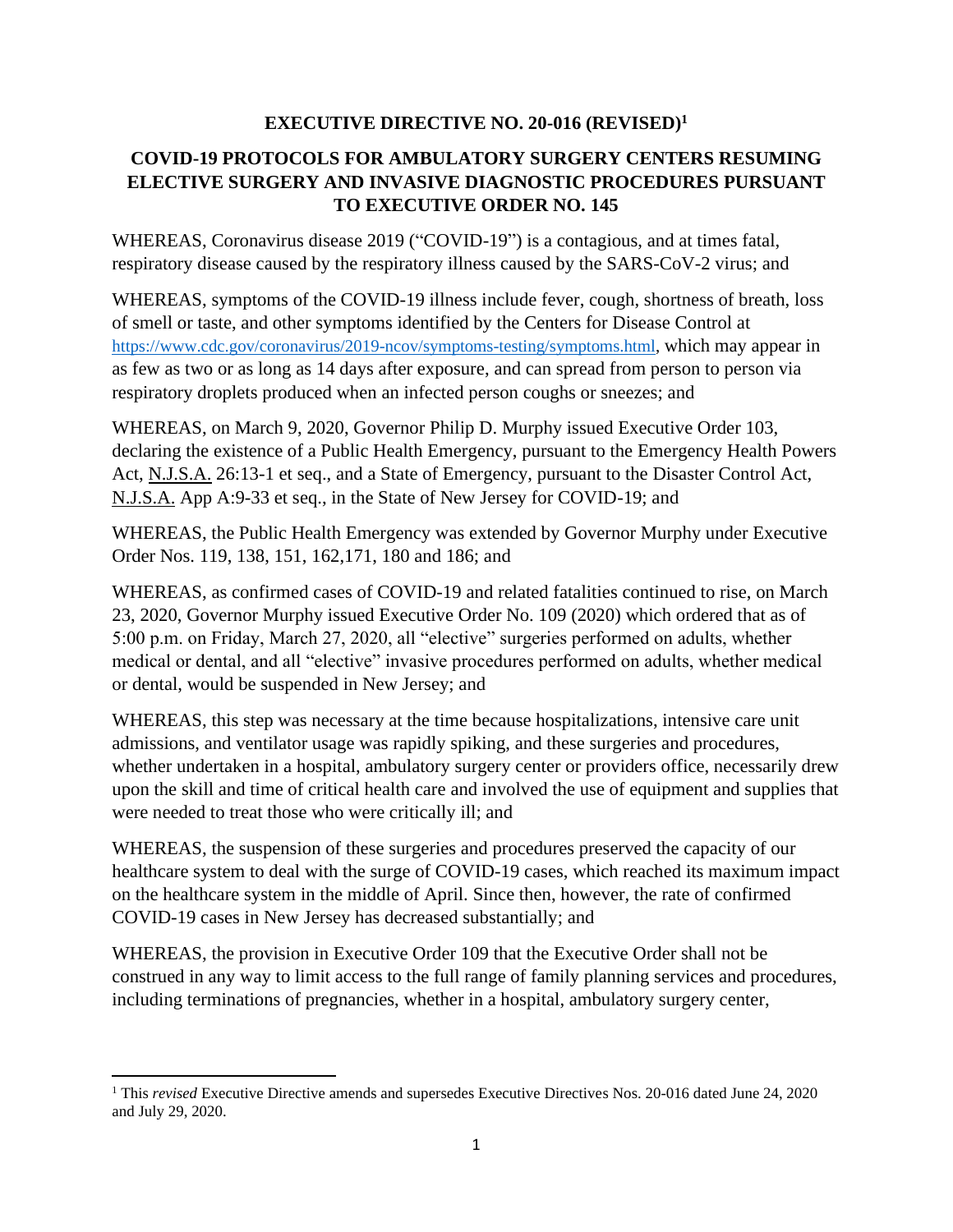physician office, or other location, remains in effect and waives COVID-19 testing requirements for these patients; and

WHEREAS, Governor Murphy issued Executive Order No. 145 (2020) on May 15, 2020 permitting the resumption of elective surgeries and invasive procedures in hospital and ambulatory surgery centers beginning on May 26, 2020, subject to a Directive developed by the Department of Health; and

WHEREAS, under the declared public health emergency, the Commissioner of the Department of Health is empowered, pursuant to N.J.S.A. 26:13-12, to take all reasonable and necessary measures to prevent the transmission of infectious disease and apply proper controls and treatment for infectious disease; and

WHEREAS, for the purpose of this document, a COVID-19 positive patient is defined as a patient who has been diagnosed with COVID-19 but has not yet had isolation precautions discontinued as defined at [https://www.cdc.gov/coronavirus/2019-ncov/hcp/disposition-in-home](https://www.cdc.gov/coronavirus/2019-ncov/hcp/disposition-in-home-patients.html)[patients.html](https://www.cdc.gov/coronavirus/2019-ncov/hcp/disposition-in-home-patients.html) and [https://www.cdc.gov/coronavirus/2019-ncov/community/strategy-discontinue](https://www.cdc.gov/coronavirus/2019-ncov/community/strategy-discontinue-isolation.html)[isolation.html.](https://www.cdc.gov/coronavirus/2019-ncov/community/strategy-discontinue-isolation.html)

NOW, THEREFORE, I, JUDITH PERSICHILLI, Commissioner of the Department of Health, pursuant to the powers afforded to me under the Emergency Health Powers Act, hereby ORDER and DIRECT the following:

- **i. Ambulatory surgery centers resuming elective surgeries and invasive procedures are required to take these additional steps to protect the healthcare workforce and patients being served:** 
	- a. Comply with State and CDC guidelines to protect against further spread of COVID-19;
	- b. Institute screening of healthcare staff for symptoms of COVID-19 and have policies in place for removal of symptomatic employees from the workplace;
	- c. Enforce social distancing requirements in work areas and common areas;
	- d. Require masks for patients, except patients receiving services that would not allow for the use of a mask, and for any patient support person;
	- e. Have an established plan for cleaning and disinfecting prior to using facilities to serve non-COVID-19 patients; and
	- f. Facilities should be prepared to modify resumption of clinical services in conjunction with surge status (i.e., as surge status increases, access to non-urgent care should decrease so as to not overwhelm the healthcare system) and to repurpose and redeploy staff to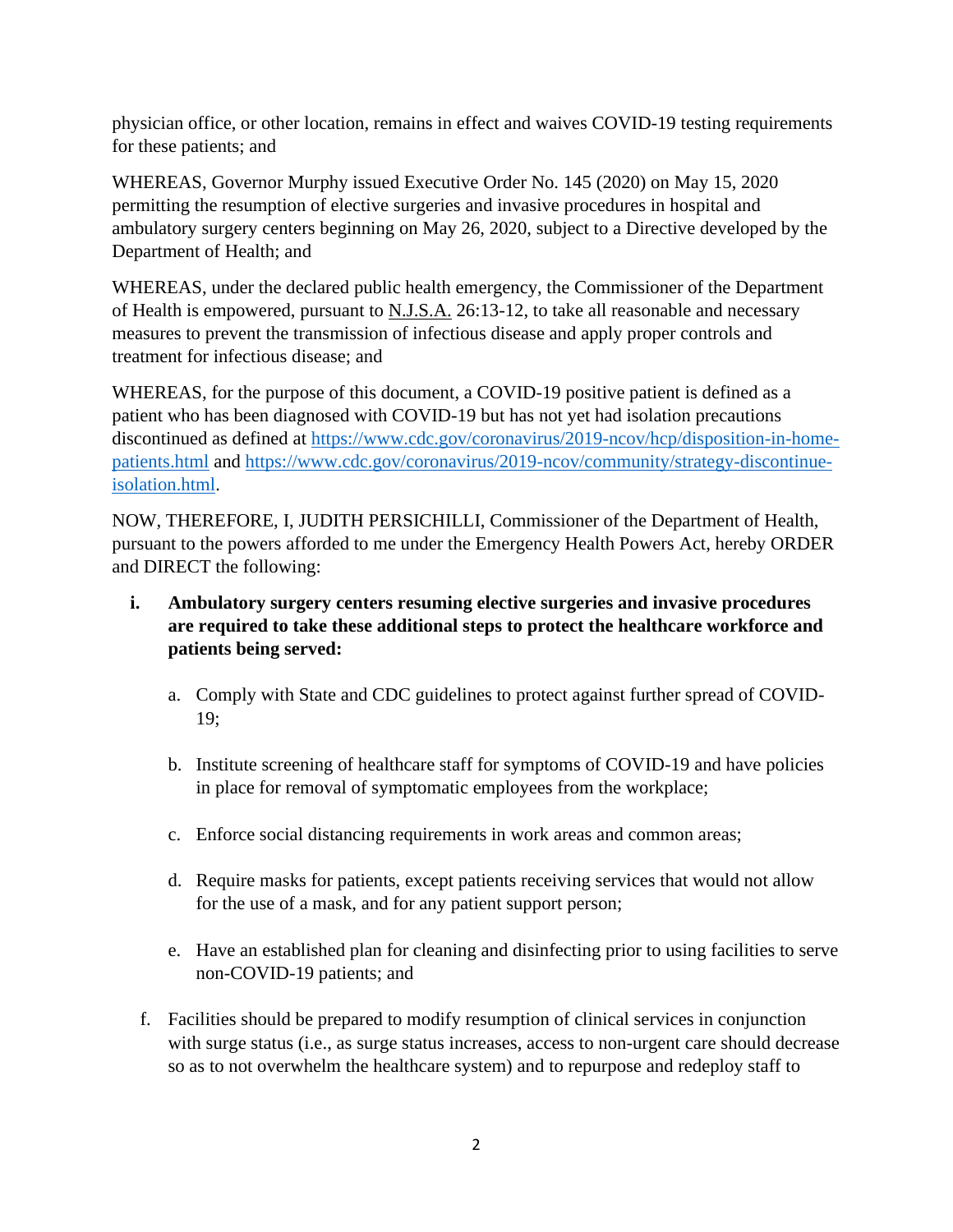urgent care roles to the extent feasible. The facility plans for potential future surges shall be guided by the following documents and others listed in the Appendix:

- i. CDC Framework for Healthcare Systems Providing Non-COVID-19 Clinical Care During the COVID-19 Pandemic: [https://www.cdc.gov/coronavirus/2019](https://www.cdc.gov/coronavirus/2019-ncov/hcp/framework-non-COVID-care.html) [ncov/hcp/framework-non-COVID-care.html;](https://www.cdc.gov/coronavirus/2019-ncov/hcp/framework-non-COVID-care.html)
- ii. CDC Preparedness Tools for Healthcare Professionals and Facilities Responding to COVID-19: [https://www.cdc.gov/coronavirus/2019](https://www.cdc.gov/coronavirus/2019-ncov/hcp/preparedness-checklists.html) [ncov/hcp/preparedness-checklists.html;](https://www.cdc.gov/coronavirus/2019-ncov/hcp/preparedness-checklists.html) and
- iii. CDC COVID-19Surge tool: [https://www.cdc.gov/coronavirus/2019](https://www.cdc.gov/coronavirus/2019-ncov/hcp/covidsurge.html) [ncov/hcp/covidsurge.html.](https://www.cdc.gov/coronavirus/2019-ncov/hcp/covidsurge.html)

## **ii. Ambulatory Surgical Centers are Eligible to Resume Elective Surgeries and Invasive Procedures, Based Upon Current or Potential Capacity**

- a. Ambulatory surgery centers can resume procedures based on the following capacity data on the date of each procedure from at least one hospital that the facility has a transfer agreement with as required in **iv.d.** below, provided that at least one such transfer hospital:
	- 1) Shall not be on divert (as listed in NJDOH's Hippocrates system: [https://hippocrates.nj.gov/\)](https://hippocrates.nj.gov/); and
	- 2) Shall be located in a region (as displayed in the NJ COVID-19 Data Dashboard: [https://www.nj.gov/health/cd/topics/covid2019\\_dashboard.shtml\)](https://www.nj.gov/health/cd/topics/covid2019_dashboard.shtml) that has a downward or horizontal trajectory in hospitalizations.
- b. The statewide data (as displayed in the NJ COVID-19 Data Dashboard: [https://www.nj.gov/health/cd/topics/covid2019\\_dashboard.shtml\)](https://www.nj.gov/health/cd/topics/covid2019_dashboard.shtml) demonstrates a downward or horizontal trajectory in the following:
	- 1) Hospitalizations;
	- 2) Intensive Care Unit (ICU)/Critical Care utilization;
	- 3) Medical Surgical bed utilization; and
	- 4) Ventilator utilization.

### **iii. Standards to Guide Prioritization Decisions**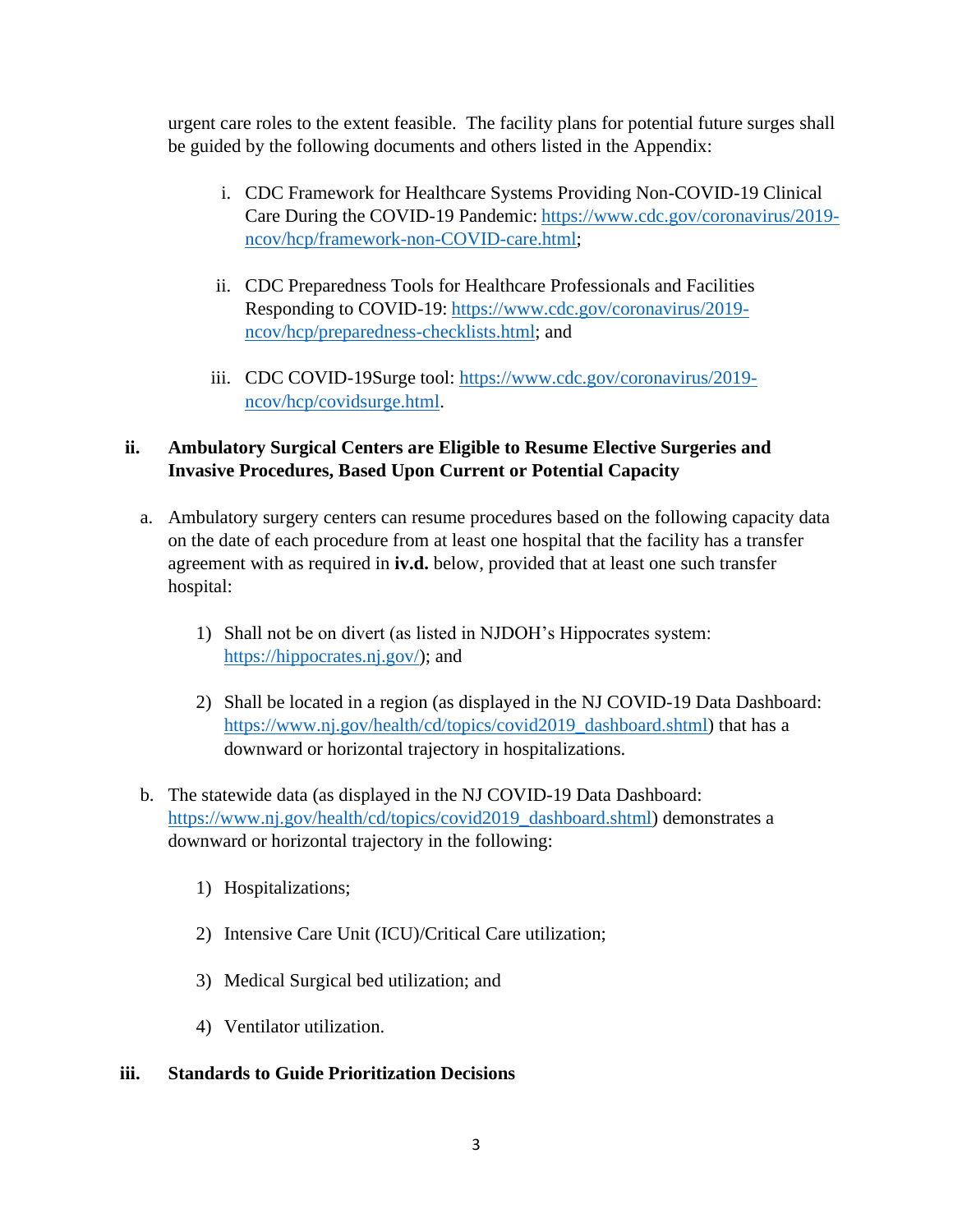- a. Ambulatory surgery centers are encouraged to gradually resume full scope of services when possible and safe to do so, based on the following guidelines:
	- i. Before services resume, the physical layout and flow of care delivery areas shall be configured so that social distancing is maintained.
- b. There shall be a process for determining the priority of types of services delivered that shall incorporate care prioritization and scheduling.
- c. Facilities shall establish a prioritization policy for providing care and scheduling. All cases shall be reviewed by a site-based governance group to ensure consistency. The governance group:
	- i. Shall develop and review prioritization of surgical and procedural care for essential cases;
	- ii. Model capacity based on extended turnover and spacing out of procedures and any pre-/post-procedure appointments; and
	- iii. May consider the following:
		- 1) Prioritizing previously cancelled and/or postponed cases;
		- 2) Specialties' prioritization;
		- 3) Strategy for allotting daytime "OR/procedural time";
		- 4) Identification of essential healthcare professionals and medical device representatives when necessary for procedures;
		- 5) Strategy for increasing "OR/procedural time" availability (e.g., extended hours or weekends); and
		- 6) Issues associated with increased OR/procedural volume:
			- a. Ensure primary personnel/service availability (e.g., surgery, anesthesia, nursing, housekeeping, engineering, sterile processing, etc.);
			- b. Ensure adjunct personnel/contracted services availability (e.g., pathology, radiology, etc.);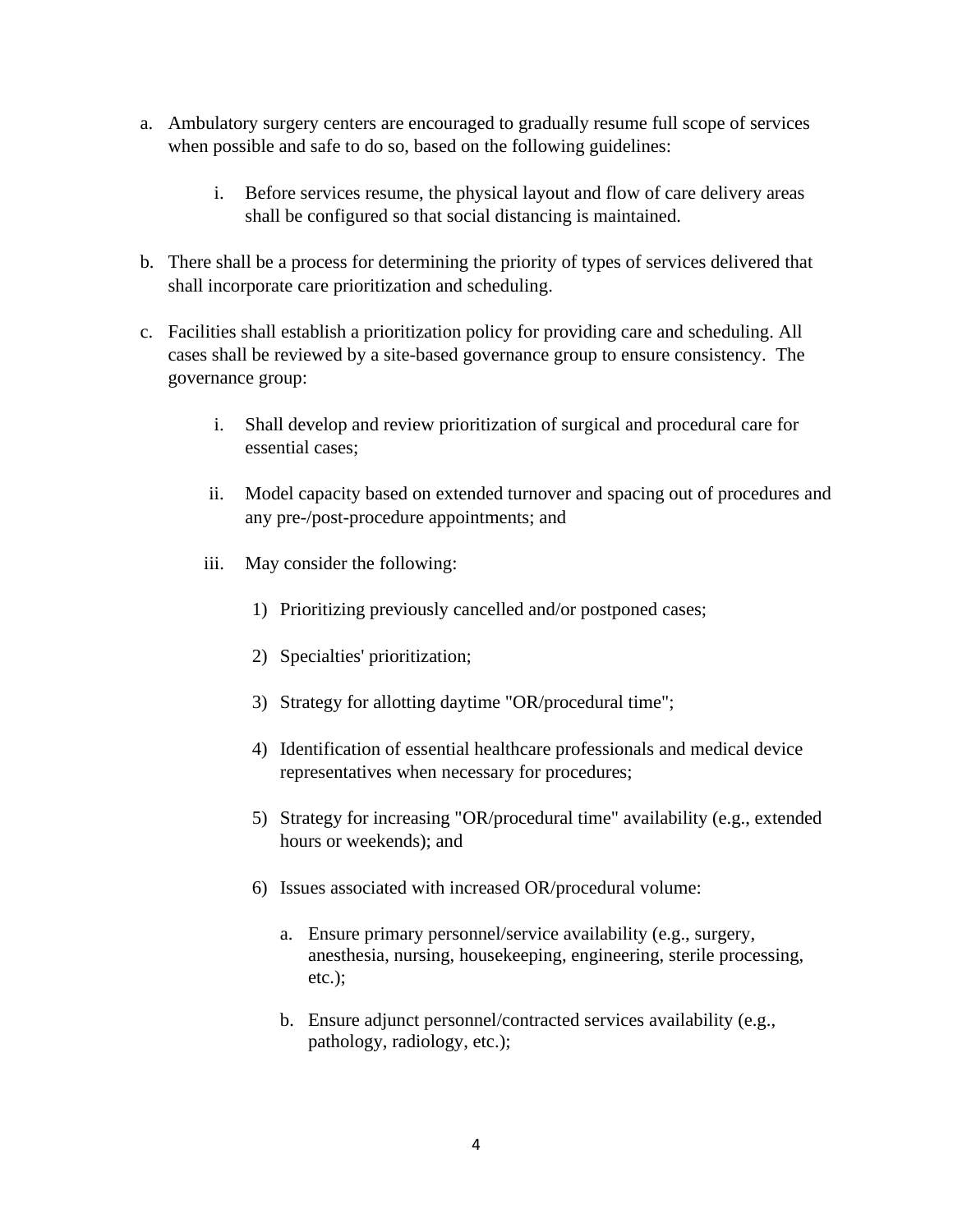- c. Ensure supply availability for planned procedures (e.g., anesthesia drugs, procedure-related medications, sutures, disposable and nondisposable surgical instruments); and
- d. New staff training.

## **iv. PPE, Staffing, and Transfer Requirements for Facilities that Resume these Procedures**

- a. Personal Protective Equipment (PPE) is essential to protect healthcare workers and patients. Therefore, the following shall be followed when resuming services:
	- i. Facilities shall have a plan, consistent with CDC and DOH recommendations, for patient and patient support person use of PPE;
	- ii. Healthcare workers must wear appropriate PPE consistent with CDC and DOH recommendations:
		- 1) Universal masking is required for all employees in the facility;
	- iii. Healthcare workers treating COVID-19 positive and presumptive positive patients must have appropriate training on, and access to, appropriate PPE;
	- iv. COVID-19 PPE policies and procedures shall be in place for healthcare workers who are not in direct patient care roles (i.e. front desk registration, schedulers, environmental cleaning people, etc.); and
	- v. Facilities should implement policies for PPE that account for:
		- 1) Adequacy of available PPE supply, with a minimum seven (7) day supply on hand;
		- 2) Staff training on and optimized use of PPE according to non-crisis standards of care; and
		- 3) Policies for the conservation of PPE must be developed as well as policies for any extended use or reuse of PPE per CDC and DOH recommendations and FDA emergency use authorizations.
- b. Staffing

Ambulatory surgery centers must: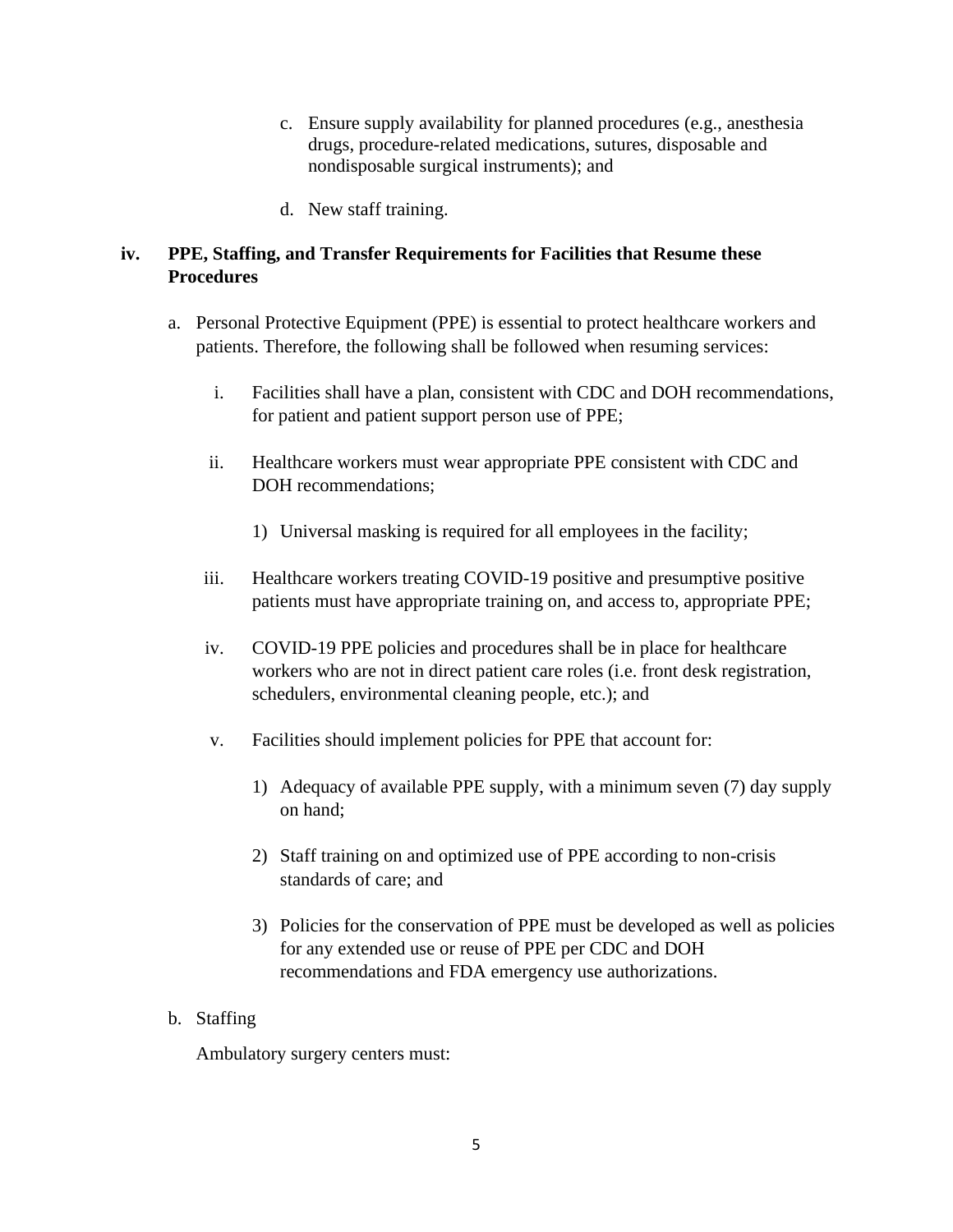- i. Possess trained and educated staff appropriate for the planned surgical procedures, patient population and facility resources;
- ii. Use available testing to protect staff and patient safety whenever possible and implement guidance addressing requirements and frequency for patient and staff testing; and
- iii. Have available qualified staff to safely perform procedures, provide care and provide any needed follow up.
- c. Disinfection Protocols, Supplies and Equipment Maintenance

Facilities shall implement the following disinfection and cleaning protocols:

- i. Confirm that cleaning and disinfecting supplies are COVID-19 compatible;
- ii. Ensure adequate supply of hand sanitizer, tissues, and non-touch trash receptacles with disposable liners in all restrooms and patient areas;
- iii. Ensure all equipment is up to date on preventative maintenance and tested before use/reopening;
- iv. Check all supplies for expiration dates;
- v. Take needed action such as removing magazines from waiting areas; and
- vi. Confirm/update all preventive infection policies and procedures.
- d. Transfer Agreements

In anticipation for a potential second wave of COVID-19, each ambulatory surgery center must confirm that it has a transfer agreement with an acute healthcare facility partner and confirm and document before each surgery day that its acute healthcare facility partner has appropriate number of intensive care unit (ICU) and non-ICU beds to support its potential need for emergent transfers, personal protective equipment (PPE), ventilators, medications, and trained staff to treat all patients.

Ambulatory surgery centers that have a transfer agreement with more than one hospital must confirm that at least one hospital is available.

e. Staff COVID-19 Screening

Staff shall be screened per Centers for Medicare & Medicaid Services recommendations in the document available at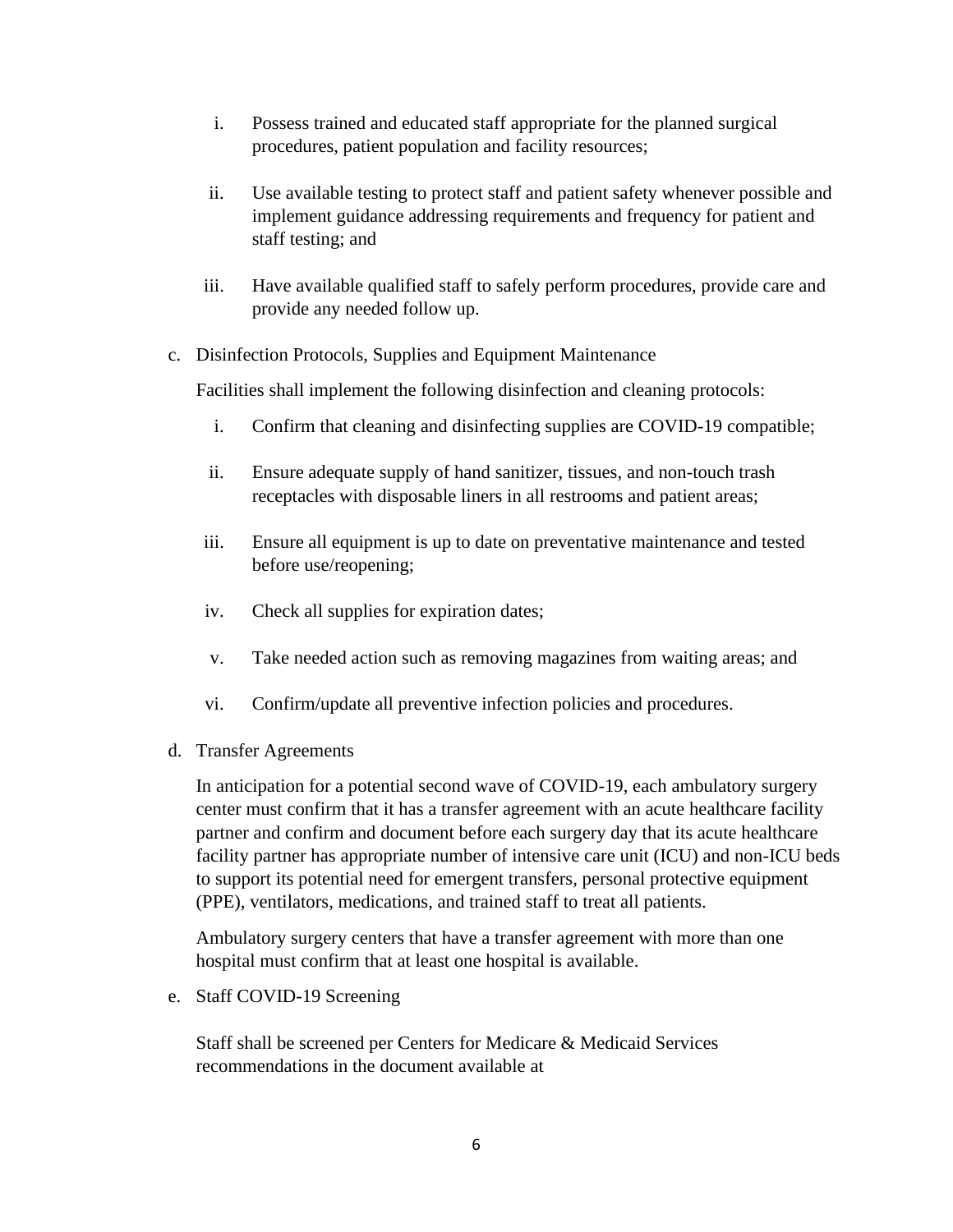[https://www.cms.gov/files/document/covid-flexibility-reopen-essential-non-covid](https://www.cms.gov/files/document/covid-flexibility-reopen-essential-non-covid-services.pdf)[services.pdf.](https://www.cms.gov/files/document/covid-flexibility-reopen-essential-non-covid-services.pdf)

## **v. Cohorting COVID-19 and Non-COVID-19 Patients**

Ambulatory surgical centers shall not perform procedures on COVID-19 positive patients, unless excepted in Executive Order 109 as an urgent case and nothing in this directive shall be construed to limit access to the full range of family planning services and procedures, including terminations of pregnancies, whether in a hospital, ambulatory surgery center, physician office, or other location. Facilities shall cohort COVID-19 patients and non-COVID-19 patients.

## **vi. Requirements that Patients Seeking these Procedures Must Undergo Testing, Self-Quarantine, and Other Preventive Measures**

- a. Scheduling must be coordinated to promote social distancing:
	- i. Minimize time in waiting area;
	- ii. Stagger appointment hours; and
	- iii. Post signs at entrances in appropriate language(s) for signs/symptoms of illness, fever and precautions.
- b. Testing
	- i. Facilities must ensure that each patient has been tested (specimen collected and result received) within a six-day maximum before a scheduled procedure. If a negative test result is not received by the facility by day six, after collection, then the facility has the following options:
		- 1) To reschedule the procedure until after the test results are received as long as the patient continues to follow the requirements of **f.** below while awaiting the test results; or
	- 2) To proceed with the procedure as scheduled, provided the decision to proceed with the procedure as scheduled without a test result is based on a clinical assessment performed by a physician prior to surgery evaluating the risk involved if the patient is COVID positive during the procedure. The physician performing the assessment must note the rationale why awaiting the testing result is not necessary and it is appropriate to move forward with the procedure in the patient's medical record.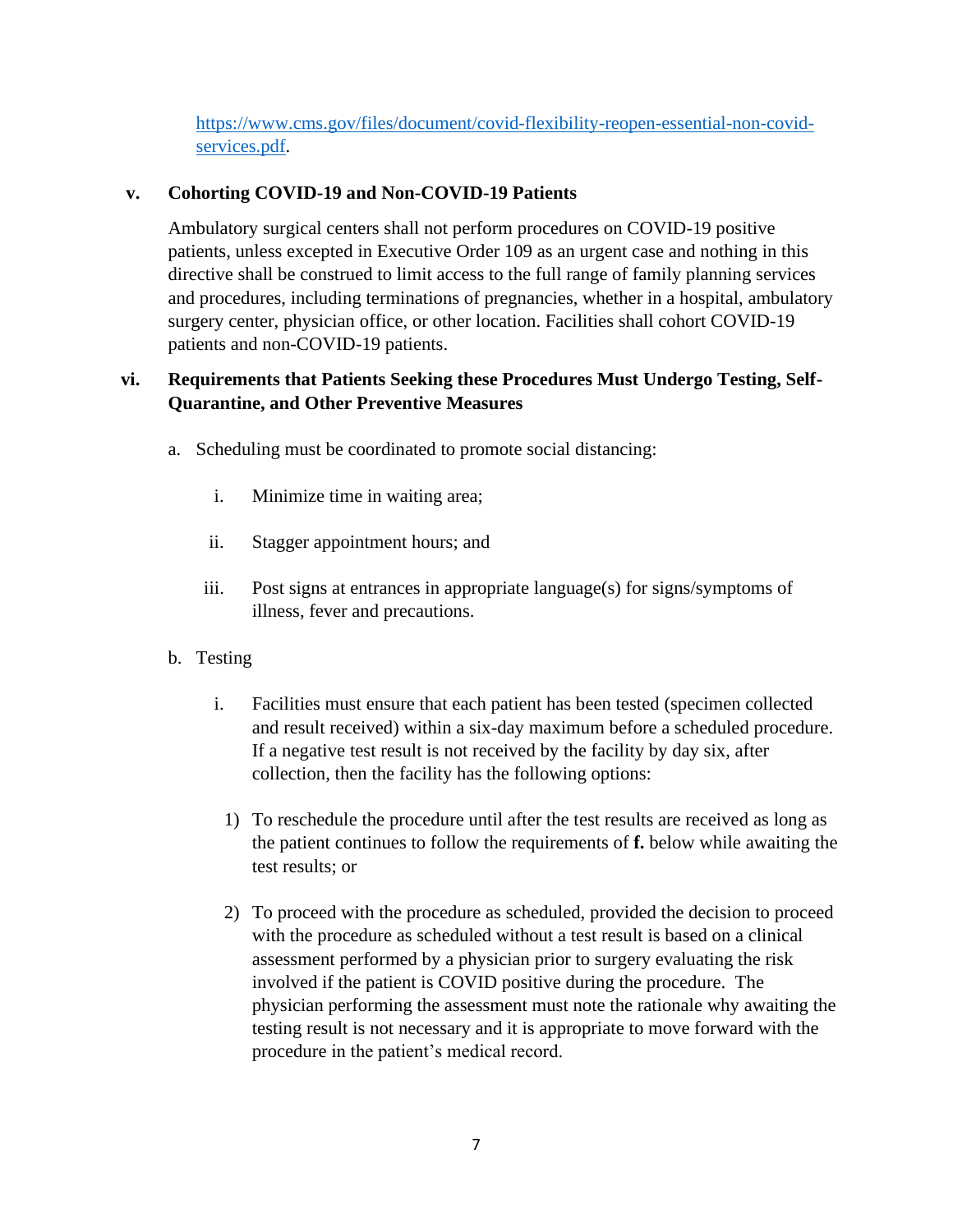- a) The facility shall follow the infection control requirements in **h.ii.** below when performing a procedure in these circumstances.
- c. Any specimen collection method (e.g. swab or saliva) is acceptable. The test performed by the laboratory must be for viral detection, with a preference for nucleic acid amplification test (such as PCR). All tests shall be either approved by the U.S. Food and Drug Administration (FDA), authorized by the FDA through an Emergency Use Authorization, or approved by the New Jersey Clinical Laboratory Improvement Services as permitted by the FDA.
	- i. Further information about testing can be found at [https://www.nj.gov/health/cd/topics/covid2019\\_healthcare.shtml,](https://www.nj.gov/health/cd/topics/covid2019_healthcare.shtml) including [NJDOH COVID-19 Testing Guidance](https://www.nj.gov/health/cd/documents/topics/NCOV/COVID_Testing_Guidance.pdf) and [4-28-29 letter from](https://www.nj.gov/health/cd/documents/topics/NCOV/COVID_SerologyLetter_PHEL.pdf)  [the NJDOH Public Health and Environmental Laboratories.](https://www.nj.gov/health/cd/documents/topics/NCOV/COVID_SerologyLetter_PHEL.pdf)
	- ii. Antibody tests, which determine whether or not antibodies (IgG, IgA, IgM, etc.) to COVID-19 are present, may not be used to fulfill the requirements of this Directive.
	- iii. All facilities that perform COVID-19 point of care tests (such as antigen tests) in their facilities must possess a federal Clinical Laboratory Improvement Amendment (CLIA) Certificate. Additional information and application instructions for a CLIA Certificate can be found at: [https://www.nj.gov/health/phel/clinical-lab-imp](https://www.nj.gov/health/phel/clinical-lab-imp-services/federal_clia.shtml)[services/federal\\_clia.shtml.](https://www.nj.gov/health/phel/clinical-lab-imp-services/federal_clia.shtml)
- d. Retesting a patient who has tested positive in the last three months is not required or routinely recommended if the patient remains asymptomatic and has completed appropriate isolation as defined at [https://www.cdc.gov/coronavirus/2019](https://www.cdc.gov/coronavirus/2019-ncov/hcp/disposition-in-home-patients.html) [ncov/hcp/disposition-in-home-patients.html](https://www.cdc.gov/coronavirus/2019-ncov/hcp/disposition-in-home-patients.html) and [https://www.cdc.gov/coronavirus/2019](https://www.cdc.gov/coronavirus/2019-ncov/community/strategy-discontinue-isolation.html) [ncov/community/strategy-discontinue-isolation.html](https://www.cdc.gov/coronavirus/2019-ncov/community/strategy-discontinue-isolation.html) Such testing should be performed if a clinician has the reasonable suspicion that the patient may be infectious for COVID-19.
- e. It is recommended that facilities contract with a laboratory and that the contract includes prioritization of testing to ensure that results are received in a timely manner and no later than 6 days from specimen collection.
	- i. Further information about testing can be found at [https://www.nj.gov/health/cd/topics/covid2019\\_healthcare.shtml,](https://www.nj.gov/health/cd/topics/covid2019_healthcare.shtml) including [NJDOH COVID-19 Testing Guidance](https://www.nj.gov/health/cd/documents/topics/NCOV/COVID_Testing_Guidance.pdf) and [4-28-29 letter from](https://www.nj.gov/health/cd/documents/topics/NCOV/COVID_SerologyLetter_PHEL.pdf)  [the NJDOH Public Health and Environmental Laboratories.](https://www.nj.gov/health/cd/documents/topics/NCOV/COVID_SerologyLetter_PHEL.pdf)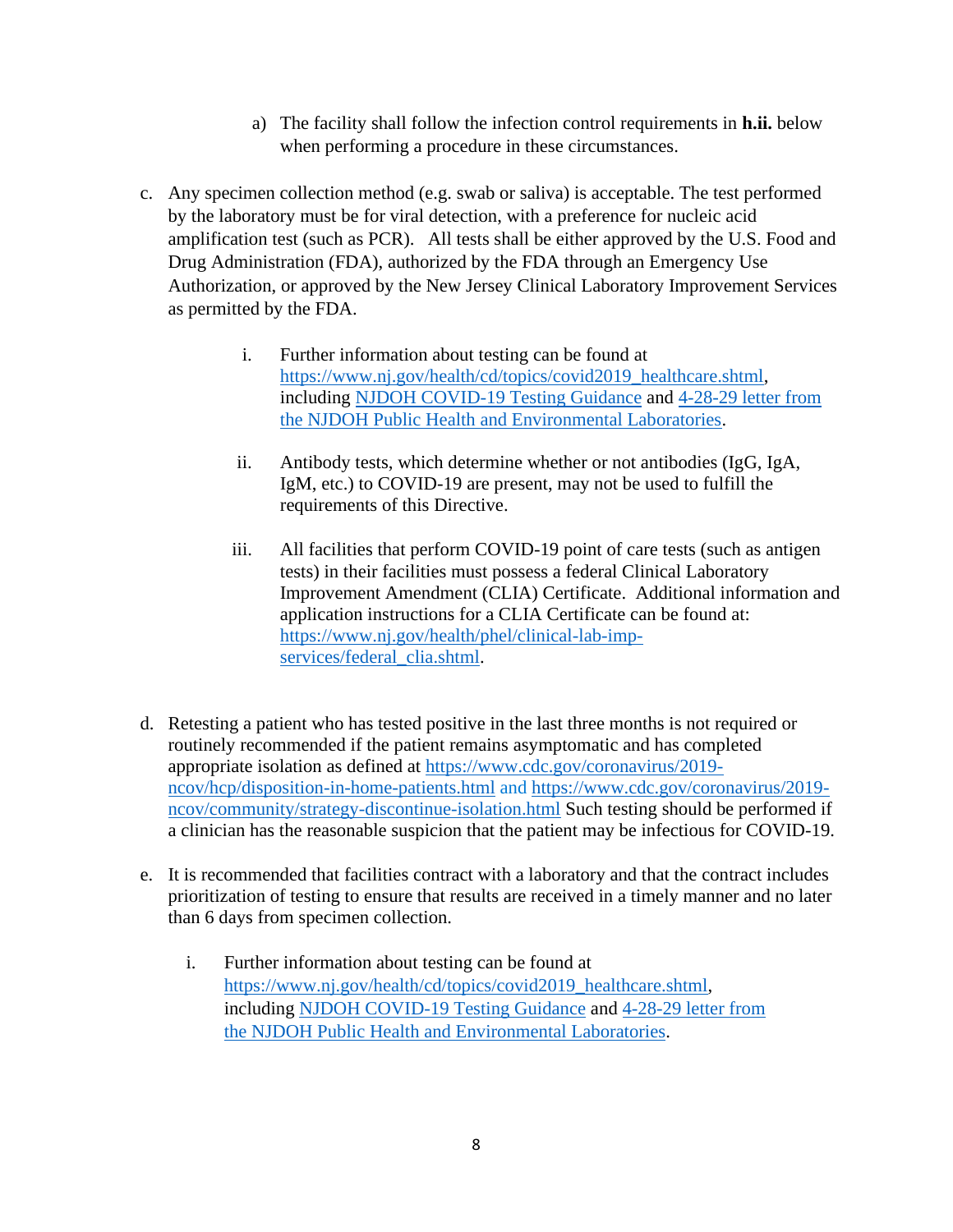- f. Facilities shall counsel patients that the following is required for the patient's procedure to be performed as scheduled:
	- i. Self-quarantine in their residence or other location following testing and up until the day of surgery is necessary;
	- ii. Within the location of self-quarantine, social distancing is necessary and wearing a mask is necessary when social distancing is not possible;
	- iii. Immediately inform the facility if there is any close contact with a suspected or confirmed case of COVID-19;
	- iv. Immediately inform the facility if there is any close contact with a person with symptoms consistent with COVID-19; and
	- v. Immediately inform the facility if the patient develops any symptoms consistent with COVID-19 during the time between when the COVID-19 test was collected and when the procedure is performed.
- g. Facilities must have a process:
	- i. To screen patients for symptoms of COVID-19 or Influenza-Like Illness (ILI) prior to scheduled procedures; and
	- ii. To ensure that the patient has worn a mask, has self-quarantined and social distanced since testing.
- h. Consistent with the Standards set in EO 109, time-sensitive procedures that would endanger the health of the patient if delayed may be performed on a patient without a current test result so long as:
	- i. The physician documents that the patient's health will be endangered if the procedure is delayed; and
	- ii. The following infection control protocols are followed:
		- 1) All persons should refrain from entering the vacated procedure room until sufficient time has elapsed for enough air exchanges to remove potentially infectious particles (more information on clearance rates under differing ventilation conditions is available at [https://www.cdc.gov/infectioncontrol/guidelines/environmental/appendix/](https://www.cdc.gov/infectioncontrol/guidelines/environmental/appendix/air.html#tableb1) [air.html#tableb1\)](https://www.cdc.gov/infectioncontrol/guidelines/environmental/appendix/air.html#tableb1). The time to enter the room depends on the procedure that was performed, the type of PPE the staff entering the room is wearing, and the exchange rate of the room. For aerosol generating procedures,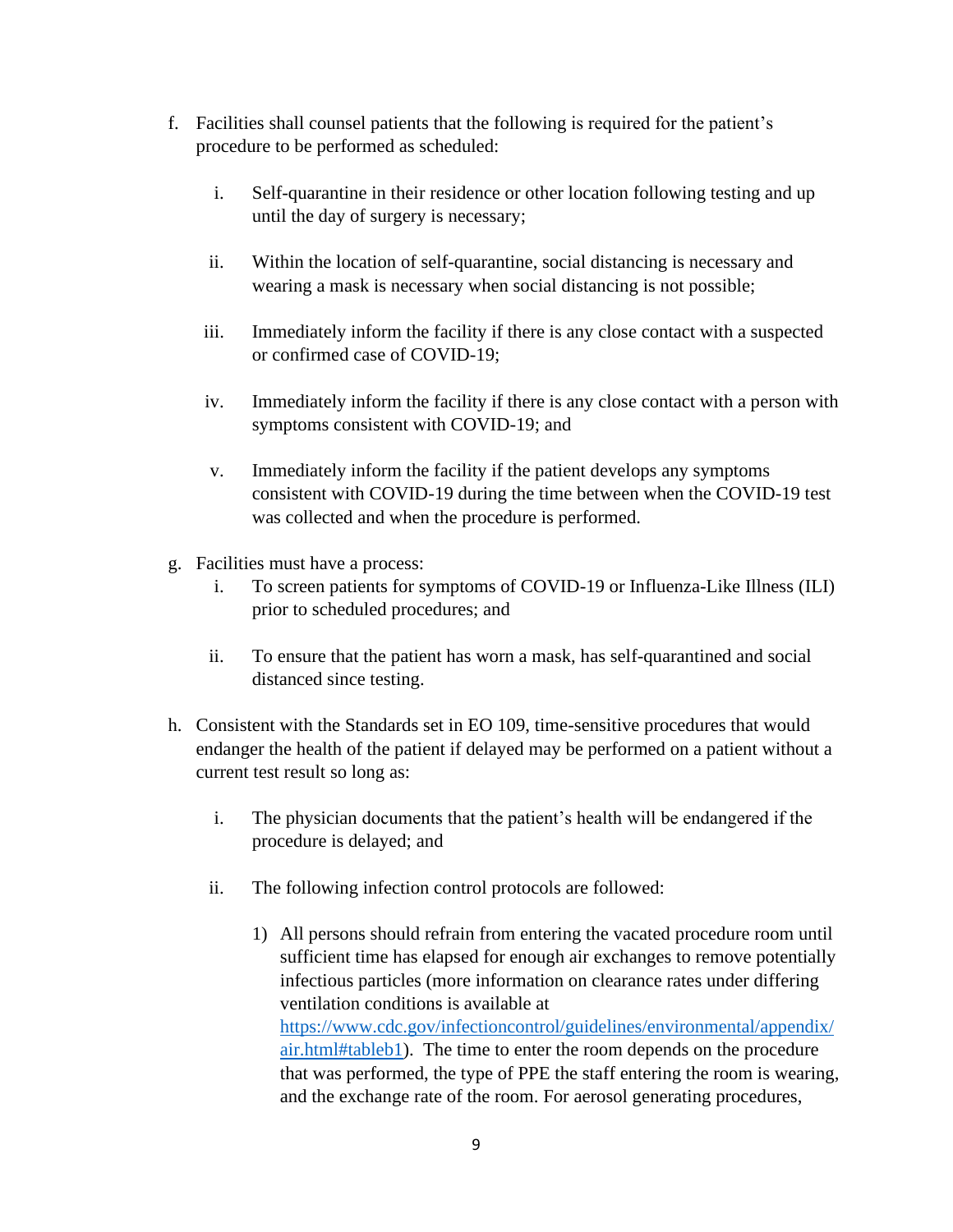follow CDC guidelines for aerosol generating procedures including administrative and engineering controls, and use of appropriate PPE. [https://www.cdc.gov/coronavirus/2019-ncov/hcp/infection-control](https://www.cdc.gov/coronavirus/2019-ncov/hcp/infection-control-faq.html#surgical)[faq.html#surgical;](https://www.cdc.gov/coronavirus/2019-ncov/hcp/infection-control-faq.html#surgical) and

2) After the time for air exchanges in 1 above has elapsed, the room should undergo appropriate cleaning and surface disinfection before it is returned to routine use. If air exchange information is not currently available, the surgery center should refer to policies and procedures established for care of an active tuberculosis patient.

### **vii. Support Persons for Patients Undergoing Same-Day Surgery or Procedures**

- a) **Support persons will be allowed, as permitted below or in waivers from DOH available at** [https://nj.gov/health/legal/covid19/:](https://nj.gov/health/legal/covid19/)
	- i. Pediatric patients may have at least one parent or guardian;
	- ii. Patients undergoing same-day surgery or procedure may be accompanied to the facility by a companion and that companion may remain with the patient through the initial intake process, and may rejoin the patient for discharge;
	- iii. Support person(s) may not be present during procedures or in the recovery room **except for pediatrics, childbirth, and patients with an intellectual, developmental, or other cognitive disability requiring support; and**
	- iv. Support person(s), parents or guardians must be screened for symptoms of COVID-19 and must be asymptomatic at the time of the procedure.

#### **viii. Policies Surrounding Visitors**

**a. Ambulatory Surgical Centers must continue to prioritize the safety and well-being of patients, patient support persons, and staff.** 

#### **b. Until further notice visitors are not allowed in an ambulatory surgical center.**

#### **ix. Policies Surrounding Discharge of Patients After the Procedures are Completed**

Ambulatory surgical center discharge policies are not changed.

#### **x. Reporting Metrics Regarding the Resumption of these Procedures**

To ensure the ability of health systems and hospitals to surge during a potential second wave of COVID-19, facilities must: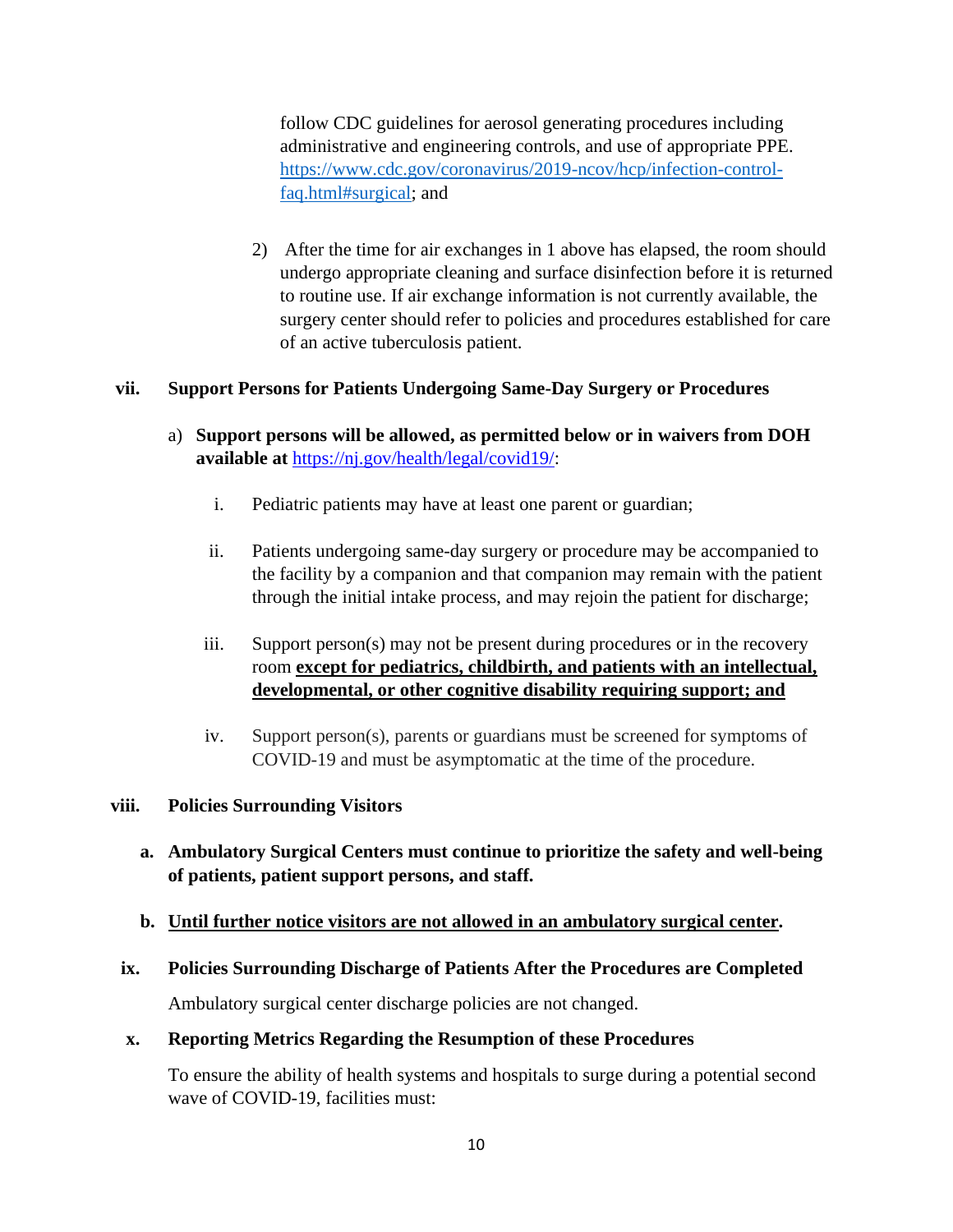- a. Comply with Governor Murphy's Executive Order No. 111 (2020) concerning reporting of data, including PPE inventory on a daily basis. The portal designated by the New Jersey Office of Emergency Management under Executive Order No. 111 (2020) is maintained by the New Jersey Hospital Association and is accessible here: [www.ppe.njha.com;](http://www.ppe.njha.com/) and
- b. Report data associated with this Executive Directive through the same NJHA portal [\(www.ppe.njha.com\)](http://www.ppe.njha.com/).

### **xi. Appendix - Key Resources, Recommendations and Guidance Documents**

- a. The latest DOH Executive Directives and Waivers: <https://nj.gov/health/legal/covid19/> and guidance: [https://www.nj.gov/health/cd/topics/covid2019\\_healthcare.shtml.](https://www.nj.gov/health/cd/topics/covid2019_healthcare.shtml)
- b. The latest guidance from the Centers for Disease Control and Prevention (CDC): [https://www.cdc.gov/coronavirus/2019-ncov/communication/guidance-list.html.](https://www.cdc.gov/coronavirus/2019-ncov/communication/guidance-list.html)

### Planning:

- c. CDC Guidance for U.S. Healthcare Facilities about Coronavirus (COVID-19) by Facility Type: [https://www.cdc.gov/coronavirus/2019-ncov/hcp/us-healthcare](https://www.cdc.gov/coronavirus/2019-ncov/hcp/us-healthcare-facilities.html)[facilities.html.](https://www.cdc.gov/coronavirus/2019-ncov/hcp/us-healthcare-facilities.html)
- d. CDC Preparedness Tools for Healthcare Professionals and Facilities Responding to COVID-19: [https://www.cdc.gov/coronavirus/2019-ncov/hcp/preparedness](https://www.cdc.gov/coronavirus/2019-ncov/hcp/preparedness-checklists.html)[checklists.html.](https://www.cdc.gov/coronavirus/2019-ncov/hcp/preparedness-checklists.html)

Infection Prevention and Control:

- e. CDC Information for Healthcare Professionals about Coronavirus (COVID-19): [https://www.cdc.gov/coronavirus/2019-nCoV/hcp/index.html.](https://www.cdc.gov/coronavirus/2019-nCoV/hcp/index.html)
- f. CDC Guidance for Cleaning and Disinfecting: [https://www.cdc.gov/coronavirus/2019-ncov/community/clean](https://www.cdc.gov/coronavirus/2019-ncov/community/clean-disinfect/index.html)[disinfect/index.html.](https://www.cdc.gov/coronavirus/2019-ncov/community/clean-disinfect/index.html)

### PPE:

g. DOH Infection Prevention & Control Resources for COVID-19: [https://www.nj.gov/health/cd/documents/topics/NCOV/COVID19\\_Infection\\_Prev](https://www.nj.gov/health/cd/documents/topics/NCOV/COVID19_Infection_Prevention_and_Control_Resources.pdf) ention and Control Resources.pdf.

Staffing:

h. DOH Guidance for COVID-19 Diagnosed and/or Exposed Healthcare Personnel: [https://www.nj.gov/health/cd/documents/topics/NCOV/Guidance\\_for\\_COVID19\\_](https://www.nj.gov/health/cd/documents/topics/NCOV/Guidance_for_COVID19_Diagnosed_andor_Exposed_HCP.pdf) [Diagnosed\\_andor\\_Exposed\\_HCP.pdf](https://www.nj.gov/health/cd/documents/topics/NCOV/Guidance_for_COVID19_Diagnosed_andor_Exposed_HCP.pdf)